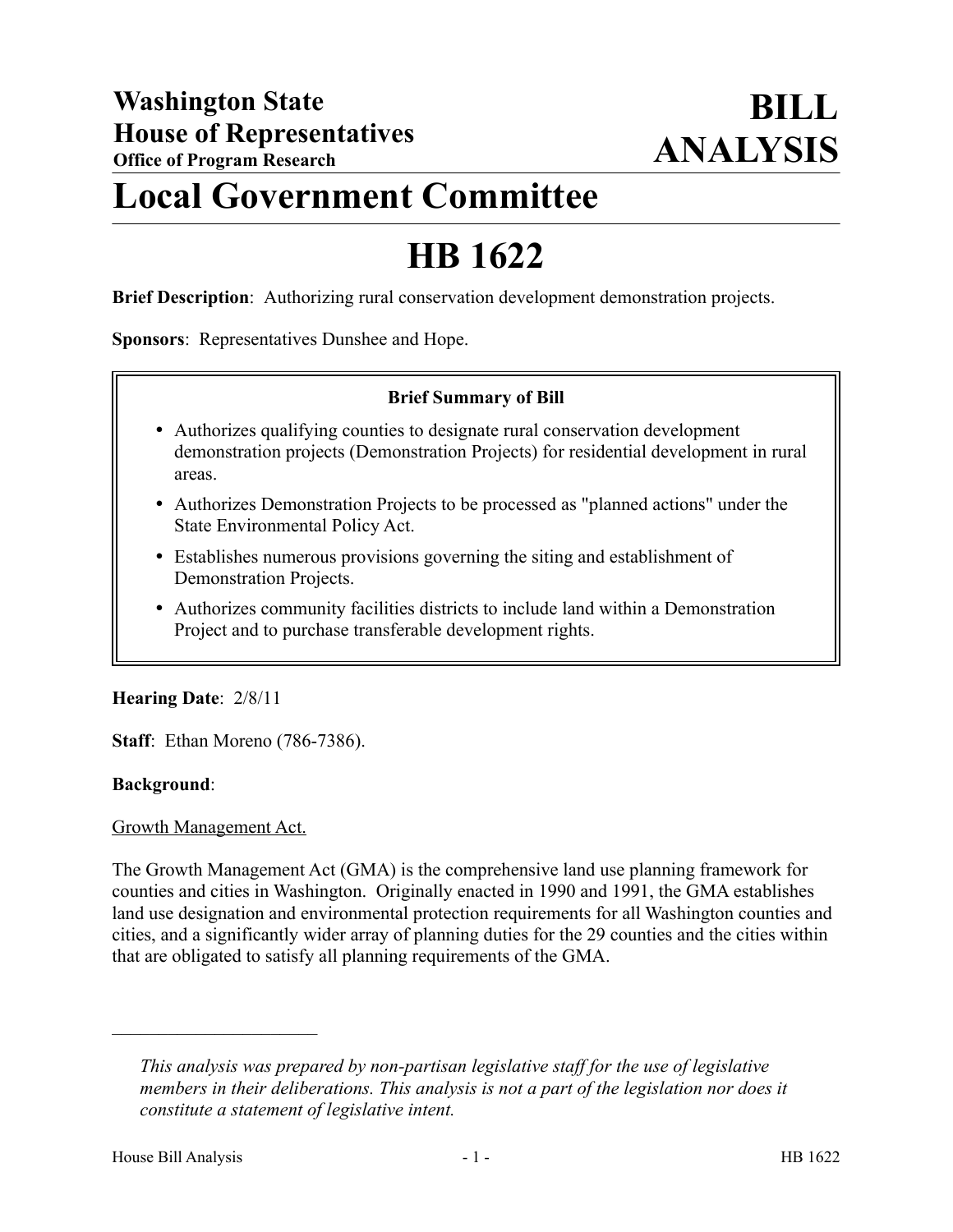The GMA directs jurisdictions that fully plan under the GMA to adopt internally consistent comprehensive land use plans that are generalized, coordinated land use policy statements of the governing body. Comprehensive plans are implemented through locally-adopted development regulations, both of which are subject to review and revision requirements prescribed in the GMA.

Under the GMA, lands are generally classified in one of three categories:

- *Urban Growth Areas*: Urban Growth Areas (UGAs), which are designated by counties that fully plan under the act, are areas within which urban growth must be encouraged and outside of which growth can occur only if it is not urban in nature. Fully planning counties and each city within these counties must include within their UGAs, areas and densities that are sufficient to permit the urban growth projected to occur in the county or city for the succeeding 20-year period;
- *Natural Resource Lands:* This category includes agricultural, forest, and mineral resource lands of long-term commercial significance; or
- *Rural Lands or Areas:* This category includes all non-resource lands that are not within a UGA.

While limited development outside of UGAs and natural resource lands is permitted under the GMA, comprehensive plans must include provisions that protect the rural character of the rural area and contain or otherwise control rural development. "Rural development," as the term is defined in the GMA, can consist of a variety of uses and residential densities, including clustered residential development at levels that are consistent with the preservation of rural character and other applicable requirements.

Qualifying development is expressly permitted under the GMA in rural areas if prescribed requirements are met. For example, counties may permit Limited Areas of More Intensive Rural Development (LAMIRDs) providing for the following:

- *Rural development*: allowing the infill, development, or redevelopment of existing commercial, industrial, residential, or mixed-use areas;
- *Recreational and tourist uses*: allowing intensification of development on lots containing, or new development of, small-scale recreational or tourists uses; and
- *Nonresidential/cottage industry*: allowing intensification of development on lots containing isolated nonresidential uses or new development of isolated cottage industries and isolated small-scale businesses.

## Transfer of Development Rights.

A transfer of development rights (TDR) occurs when a qualifying land owner, through a permanent deed restriction, severs potential development rights from a property and transfers them to a recipient for use on a different property. In TDR transactions, transferred rights are generally shifted from sending areas with lower population densities to receiving areas with higher population densities. The monetary values associated with transferred rights constitute compensation to a land owner for development that may have otherwise occurred on the transferring property. Programs for transferring development rights may be used to preserve natural and historic spaces, encourage infill, and for other purposes.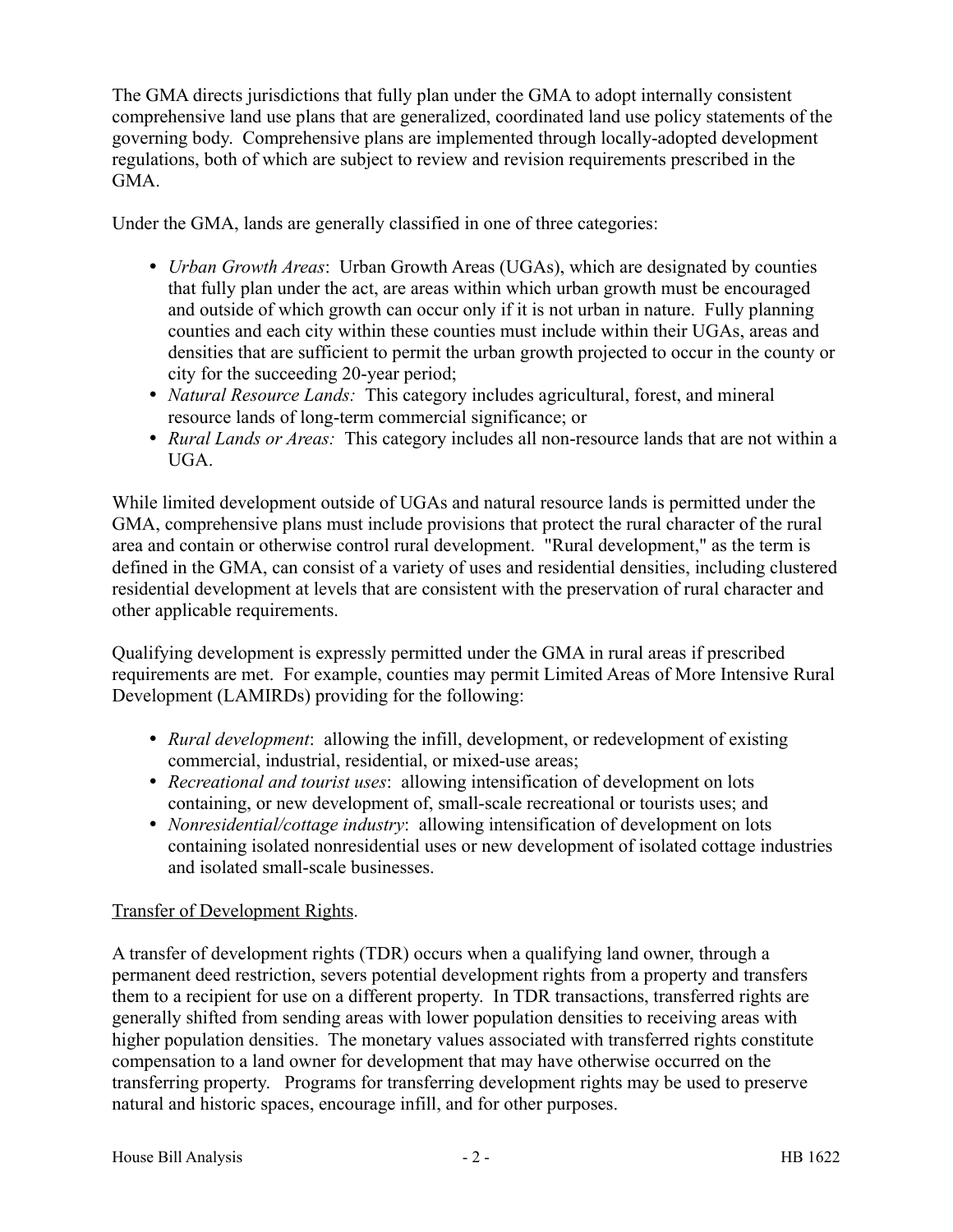### State Environmental Policy Act.

The SEPA establishes a review process for state and local governments to identify possible environmental impacts that may result from governmental decisions, including the issuance of permits or the adoption of or amendment to land use plans and regulations. Any governmental action may be conditioned or denied pursuant to the SEPA, provided the conditions or denials are based upon policies identified by the appropriate governmental authority and incorporated into formally designated regulations, plans, or codes.

Provisions in the SEPA generally require a project applicant to complete an environmental checklist that includes questions about the potential environmental impacts of the proposal. This checklist is then reviewed by the lead agency (one agency identified as such and responsible for compliance with the procedural requirements of the act) to determine, via a threshold determination, whether the proposal is likely to have a significant adverse environmental impact.

Local governments and state agencies must prepare an environmental impact statement (EIS) for legislation and other major actions having a probable significant, adverse environmental impact. The EIS includes, in part, detailed information about the environmental impact of the project, any adverse environmental effects that cannot be avoided if the proposal is implemented, and alternatives, including mitigation, to the proposed action.

Specific categorical exemptions from the EIS and other requirements for actions meeting specified criteria are specified in the SEPA. For example, planned actions, specific development project actions that are within a UGA and have had significant impacts addressed in an EIS prepared in conjunction with a comprehensive plan or subarea plan, do not require a threshold determination or an EIS. Planned actions, however, are still subject to environmental review and mitigation under the SEPA.

## Community Facilities Districts.

Legislation adopted in 2010 (i.e., Engrossed Substitute House Bill 6241, enacted as chapter 7, Laws of 2007) authorized the creation of community facilities districts (CFDs or districts), independent special purpose districts that may finance community facilities and local, subregional, and regional infrastructure. A CFD may only be created by a landowner petition that must be approved by the county, city, or town in which the district is located, and a CFD may only include land located within a UGA designated under the GMA.

A CFD, which is governed by a board of supervisors, may acquire, purchase, hold, lease, finance, and sell real and personal property, either inside or outside the boundaries of the district. A CFD may impose special assessments on privately owned real property within the district to finance facilities and improvements provided by the district. Examples of expenses and facilities that may be financed include:

- the cost of the purchase, lease, construction, improvement, or rehabilitation of any facility with an estimated life of five years or longer;
- sanitary sewage systems;
- highways, streets, roadways, and parking facilities;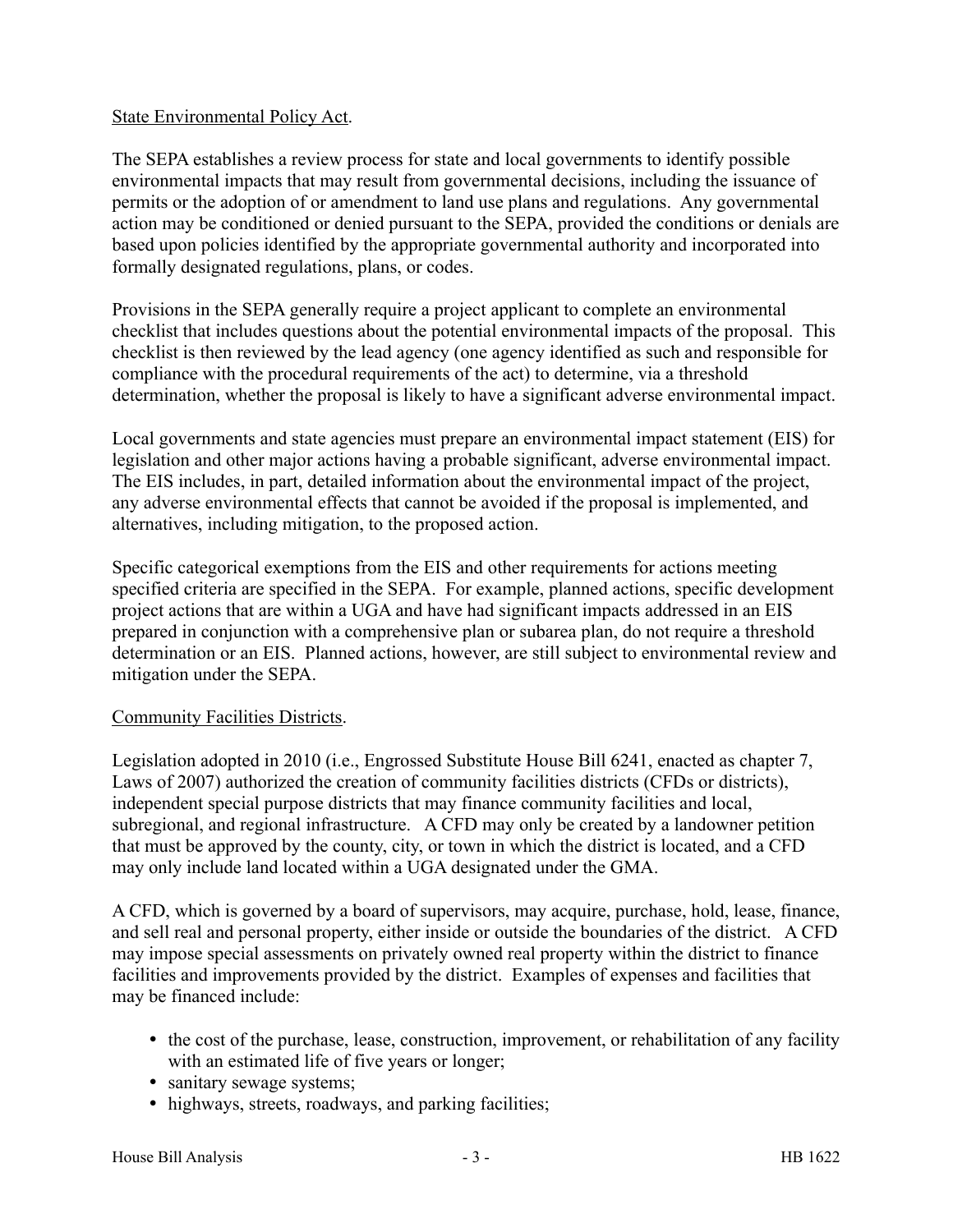- traffic control systems and devices; and
- library, educational, and cultural facilities.

### **Summary of Bill**:

#### Eligibility and General Establishment Provisions.

Counties that fully plan under the GMA, are located in the Puget Sound basin, and have between 500,000 and 750,000 persons are authorized to designate one rural conservation development demonstration project (Demonstration Project or Project). "Rural conservation development demonstration project" is defined to mean a compact rural development created using transfer of development rights, in accordance with Demonstration Project requirements, and as established by the county's comprehensive plan policies and development regulations. Demonstration Projects meeting prescribed requirements are an expressly authorized form of rural development and do not constitute urban growth.

#### Location Requirements.

Provisions for siting Demonstration Projects are specified. For example, Demonstration Projects must be located in the rural area and must be designed to co-exist with traditional rural land uses such as farming and forestry. Demonstration Projects may be located on sites of 750 or more contiguous acres in the rural area that are outside of established LAMIRDs, and a portion of the Project must be within three miles or a state or federal highway. Demonstration Projects may not be located on designated agricultural, forest, or mineral lands of long-term commercial significance, and counties are prohibited from simultaneously processing a request to dedesignate these natural resource lands and a proposal to consider these same lands for a Demonstration Project.

#### General Provisions.

Numerous provisions and requirements governing the establishment and character of Demonstration Projects are established. The following illustrates examples of these provisions and requirements:

- *Residential development*: Demonstration Projects may include a combination singlefamily detached housing, single-family attached housing, multifamily housing, and accessory dwelling units. A maximum of 1,600 dwelling units may be authorized in a Project.
- *Transfer of development rights*: A county authorizing a Demonstration Project must identify rural-zoned lands or lands designated as natural resource lands of long-term commercial significance that are eligible as sending sites. Demonstration Projects must be authorized receiving areas of rights from certified sending sites.
- *Process*: A county establishing a Demonstration Project must adopt comprehensive plan policies and development regulations to effect and implement the Project. Demonstration Projects must comply with all relevant development regulations, however, Project provisions control over conflicting provisions of the GMA.
- *External boundaries*: Clear external boundaries, meeting specified requirements, must be delineated for each Demonstration Project and may not be expanded. A permanently